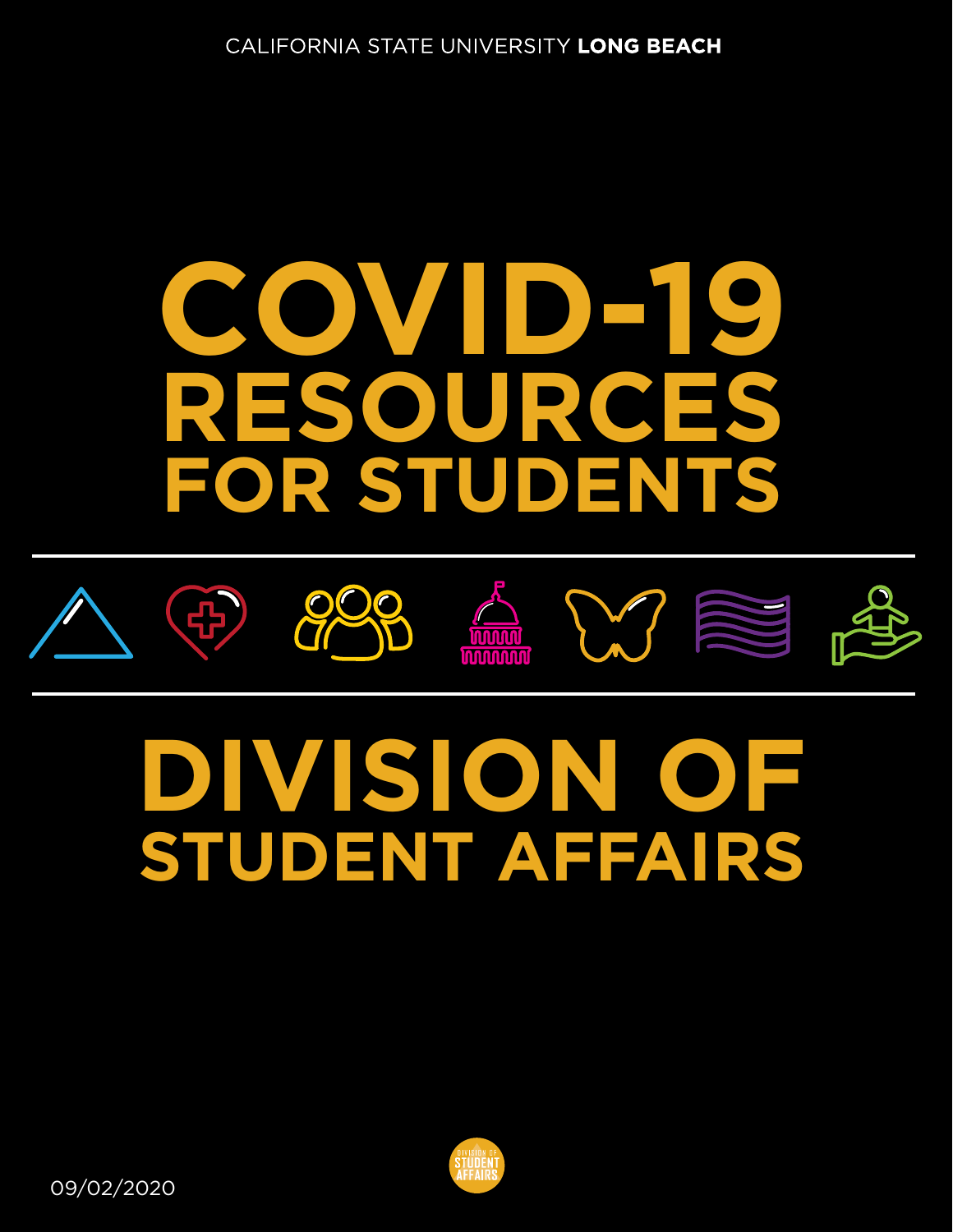

**All departments in the Division of Student Affairs are working remotely to serve students. A full list can be accessed here:** CLICK HERE FOR LINK

**Our most requested and accessed depart[ments and services are listed below](http://web.csulb.edu/divisions/students/documents/DSA_Programs_Services_ADA.pdf). Please note that when contacting any of our departments you may be connected to voicemail. Please leave a detailed message, and your call will be returned.**

#### STUDENT AFFAIRS DIVISION OFFICE

[www.csulb.edu/students](http://web.csulb.edu/divisions/students/)  (562) 985-5587

> CALWORKS PROGRAM [wgec@csulb.edu](mailto:wgec@csulb.edu)  (562) 985-8576

[DREAM SUCCESS](https://web.csulb.edu/divisions/students/dream/) CENTER www.csulb.edu/dream (562) 985-5869 [dream@csulb.edu](mailto:dream@csulb.edu)

#### BASIC NEEDS PROGRAM

[www.csulb.edu/basicneeds](https://web.csulb.edu/divisions/students/basic_needs_program/)  (562) 985-2038 [supportingstudents@csulb.edu](mailto:supportingstudents@csulb.edu)

#### COUNSELING & PSYCHOLOGICAL [SERVICES \(CAPS\)](http://web.csulb.edu/divisions/students/caps/)

www.csulb.edu/caps (562) 985-4001

#### HOUSING & [RESIDENTIAL LIFE](http://web.csulb.edu/divisions/students/housing/)

www.csulb.edu/housing (562) 985-4187 [housing@csulb.edu](mailto:housing@csulb.edu)

#### TRIO STUDENT SUPPORT [SERVICES \(SSS\) PROGRAM](https://web.csulb.edu/divisions/students/sssp/)

www.csulb.edu/sssp (562) 985-2185 [sssp@csulb.edu](mailto:ssp@csulb.edu)

#### [UNIVERSITY OUTREACH AND](http://web.csulb.edu/divisions/students/uosr/)  SCHOOL RELATIONS

www.csulb.edu/uosr (562) 985-5358 [outreach@csulb.edu](mailto:outreach@csulb.edu)

#### [BOB MURPHY ACCESS](http://web.csulb.edu/divisions/students/dss/)  CENTER (BMAC)

www.csulb.edu/bmac (562) 985-5401 [bmac@csulb.edu](mailto:bmac@csulb.edu)

#### DEAN OF [STUDENTS OFFICE](https://web.csulb.edu/divisions/students/studentdean/)

www.csulb.edu/studentdean (562) 985-8670 [studentdean@csulb.edu](mailto:studentdean@csulb.edu)

#### [STUDENT HEALTH](https://web.csulb.edu/divisions/students/shs/) **SERVICES**

www.csulb.edu/shs (562) 985-4771 [wellness@csulb.edu](mailto:wellness@csulb.edu)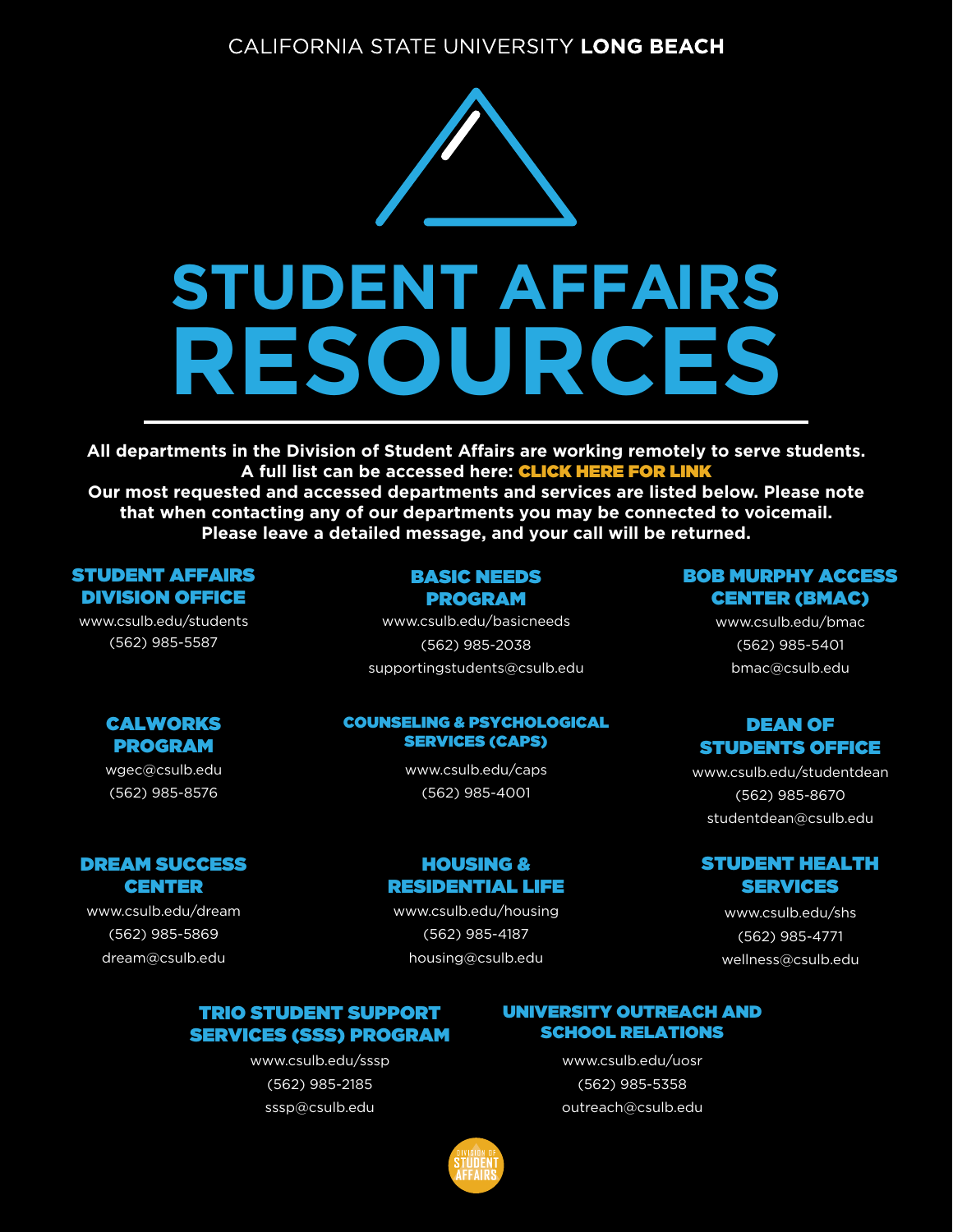

#### [CALIFORNIA DEPARTMENT](https://www.cdph.ca.gov/Programs/CID/DCDC/Pages/Immunization/ncov2019.aspx)  OF PUBLIC HEALTH

cdph.ca.gov/covid19 Daily COVID-19 updates

#### [CENTER FOR THE STUDY OF](https://www.cstsonline.org/resources/resource-master-list/coronavirus-and-emerging-infectious-disease-outbreaks-response)  **AUMATIC STRE**

Click Here

Fact sheets and other resources to support the health and well-being of communities impacted by COVID-19

#### [CALIFORNIA PEER-RUN](https://www.mentalhealthsf.org/peer-run-warmline/)  WARM LINE

www.mentalhealthsf.org/peer-runwarmline/

Non-emergency resource for anyone in California seeking emotional support via phone and webchat

#### [COVERED CALIFORNIA/](https://www.coveredca.com/) MEDI-CAL

www.coveredca.com

Offers information to receive Medi-Cal and search for other health care options

#### CENTERS FOR DISEASE [CONTROL & PREVENTION \(CDC\)](https://www.cdc.gov/)

www.cdc.gov

Information on identifying COVID-19 symptoms and how to protect yourself

#### DISASTER DISTRESS HELPLINE

www.samhsa.gov/find-help/disasterdistress-helpline

(800) 985-5990

Free, 24/7, 365-day-a-year, national hotline [dedicated to providing immediate crisis](https://www.samhsa.gov/find-help/disaster-distress-helpline) c[ounseling for people who are experiencin](https://www.samhsa.gov/find-help/disaster-distress-helpline)g emotional distress related to any natural or human-caused disaster

#### [LA COUNTY DEPARTMENT](https://dmh.lacounty.gov/covid-19-information/)  NTAL HEALTH

dmh.lacounty.gov/covid-19 information/

Materials to address mental health & wellbeing needs and concerns

#### [NATIONAL ALLIANCE ON](https://namila.org/)  **MENTAL ILLNE**S

namila.org/ Updates, tips, and resources for coping with COVID-19

#### [LA COUNTY DEPARTMENT](http://www.publichealth.lacounty.gov/)  **OF PUBLIC HEALTI**

www.publichealth.lacounty.gov Information on COVID-19 in LA County

www.longbeach.gov/health Information on COVID-19 in the city of Long Beach

#### [LONG BEACH DEPARTMENT](http://www.longbeach.gov/health)  **PUBLIC HEALT**

## mhanational.org/covid19

Mental health information and resources

[MENTAL HEALTH](https://mhanational.org/covid19) AMERICA

#### SUBSTANCE ABUSE & MENTAL HEALTH SERVICES ADMINISTRATION

www.samhsa.gov/find-help/national-helpline

#### (800) 662-HELP (4357)

Free, confidential, 24/7, 365-day-a-year treatment referral and information service (in English and Spanish) for individuals and [families facing mental and/or substance use disorders](https://www.samhsa.gov/find-help/national-helpline)



#### WORLD HEALTH **GANIZATIO**

[www.who.int/emergencies/dis-eases/](https://www.who.int/emergencies/diseases/novel-coronavirus-2019) novel-coronavirus-2019

Advice, guidance, and resources related to COVID-19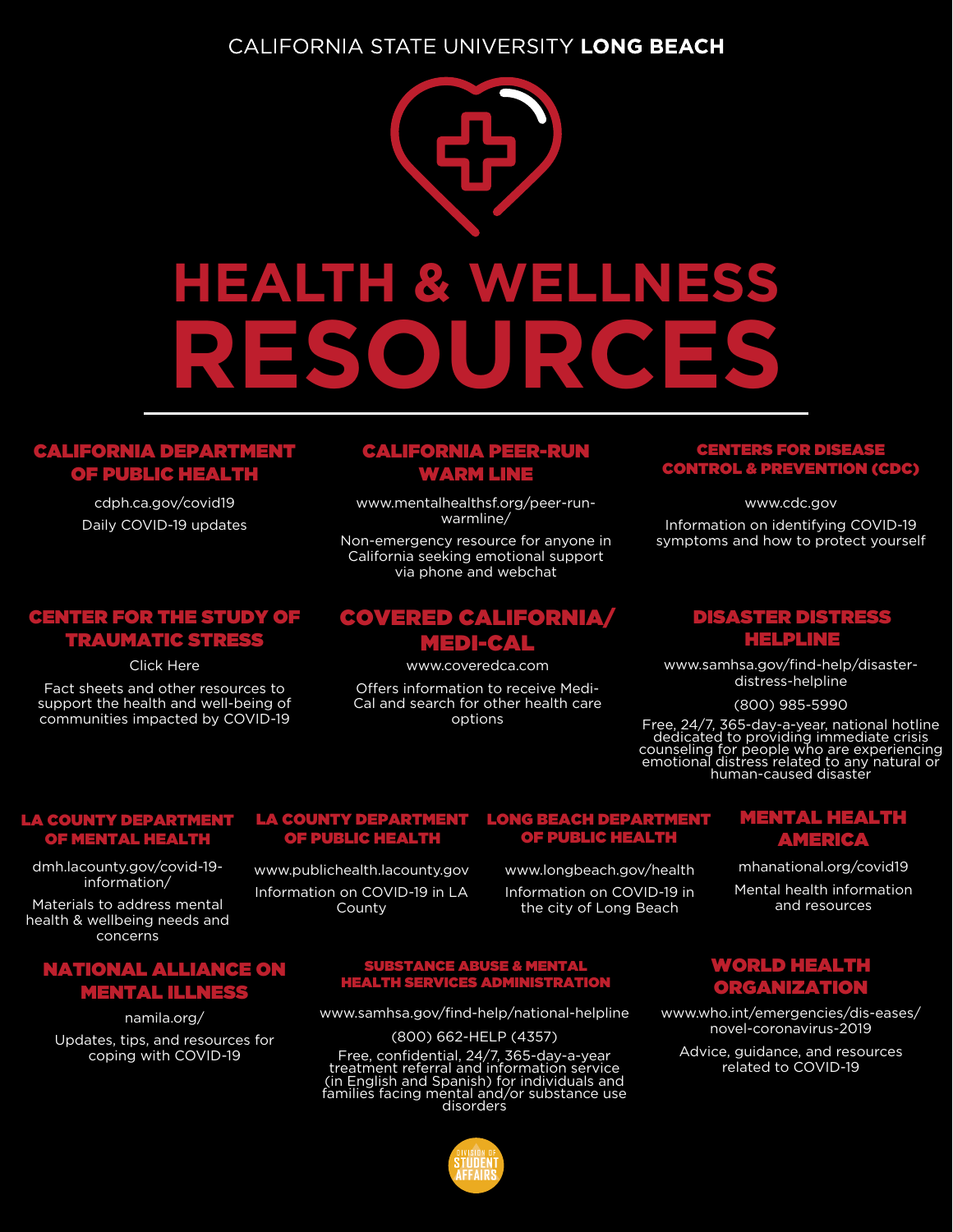

#### DREAM CENTER

[www.dreamcenter.org/relief](https://www.dreamcenter.org/relief/)

(562) 283-1400

Mobile food banks located in Los Angeles

#### FOOD FINDER

www.foodfinders.org

(562) 283-1400 [Food Finders is a 501 c3 food rescue](https://www.foodfinders.org/) organization connecting donated perishable food to hundreds of nonprofit pantries and shelters throughout Southern California

#### [LAUSD GRAB n GO](https://achieve.lausd.net/Page/16904)  FOOD CENTERS

https://achieve.lausd.net/ Page/16904

Includes LAUSD students & their parents – adults do not need a bar code

WIC [\(WOMEN, INFANTS, & CHILDREN\)](https://m.wic.ca.gov/) m.wic.ca.gov (888) 942-2229 WIC services are available to all eligible families affected by COVID-19

#### [USDA NATIONAL HUNGER HOTLINE](https://www.fns.usda.gov/)

www.fns.usda.gov English: (866) 3-HUNGRY (6479) Spanish: (877) 8-HAMBRE (6273) Text: #97779

Resources for people of all ages

#### HOLY REDEEMER LUTHERAN CHURCH

(562) 867-0714 **BELLFLOWER** 

#### LONG BEACH COMMUNITY TABLE

(562) 548-0774 BELLFLOWER

#### SALVATION ARMY BELLFLOWER

(562) 804-0808 BELLFLOWER

#### **CORONA** SETTLEMENT HOUSE

(951) 737-3504 **CORONA** 

#### ST. BERNARD'S FOOD PANTRY/PARISH

(562) 867-2337 BELLFLOWER

ST. IRENAEUS H.O.P.E.

> (714) 826-0760 CYPRESS

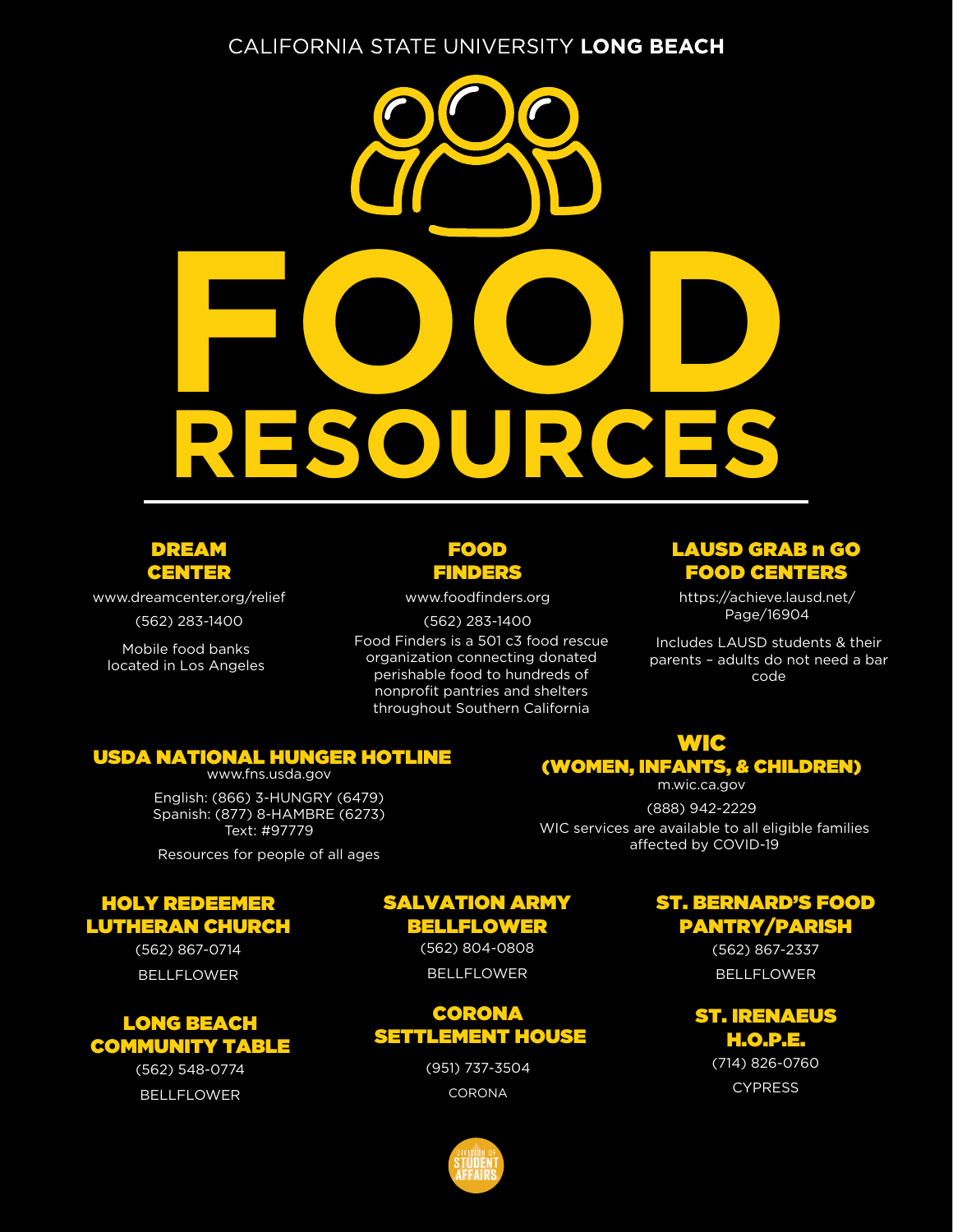#### DESERT REIGN

(562) 861-6011 DOWNEY

#### ST. ANDREW'S CHURCH

(714) 870-4350 FULLERTON

### FIRST PRESBYTERIAN

#### CHURCH OF GG (714) 534-2269

GARDEN GROVE

#### FOOD HELP

(562) 862-2438 DOWNEY

#### WILSHIRE AVE COMMUNITY CHURCH

(714) 526-2265 FULLERTON

#### GARDEN GROVE FRIENDS CHURCH

(714) 539-7735 GARDEN GROVE

INTERNATIONAL FAMILIES ASSOCIATION (818) 770-0779 GLENDALE

#### ST. COLUMBAN-ST. VINCENT

### DE PAUL

(714) 539-9133 GARDEN GROVE

HAWAIIAN GARDENS FOOD BANK (562) 425-4001 HAWAIIAN GARDENS

# FOOD PANTRY

(310) 677-5597 INGLEWOOD

ANTELOPE VALLEY PARTNERS FOR HEALTH (661) 942-4719 LANCASTER

### BROKEN LOAF FOOD PANTRY @LAKEWOOD FIRST UNITED METHODIST

(562) 425-1219 LAKEWOOD

#### AIDS FOOD STORE OF LONG BEACH (MUST REGISTER)

(562) 676-4554 LONG BEACH

#### ARMS REACHING OUT TO THE COMMUNITY (MUST CALL)

(562) 528-9385 LONG BEACH



#### PATHWAYS OF HOPE

(714) 680-3691 FULLERTON

#### CHRIST CATHEDRAL COMMUNITY OUTREACH

(714) 282-3097 GARDEN GROVE

#### LUTHERAN SOCIAL SERVICES

(714) 534-6450 GARDEN GROVE

#### SALVATION ARMY STILLMAN SAWYER CENTER

(310) 835-1986 HARBOR CITY

#### SOUTH COUNTY **OUTREACH**

(949) 380-8144 IRVINE

#### ST. MARGARET MARY ROMAN CATHOLIC CHURCH

(310) 326-3364 LOMITA

#### BEACON FOR HIM

(562) 537-6327 LONG BEACH

# LAX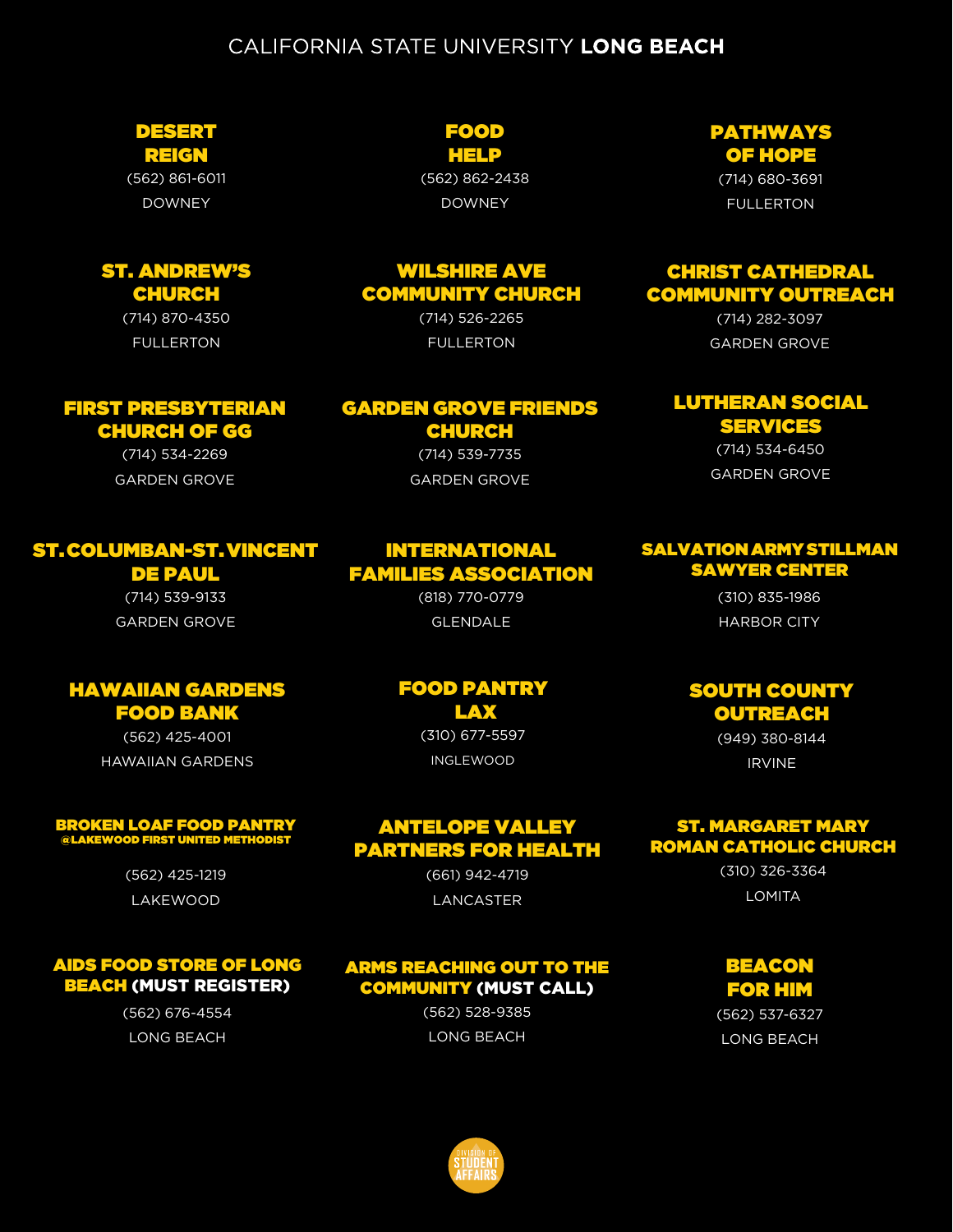#### CHRISTIAN OUTREACH IN ACTION

(562) 432-1440 LONG BEACH

#### PARKCREST CHRISTIAN

#### CHURCH

(562) 421-9374 LONG BEACH

#### ST. MARY MEDICAL CENTER CARE PROGRAM CENTER

(562) 624-4996 LONG BEACH

#### CATHOLIC CHARITIES-EL SANTO NINO

(213) 318-5702 LOS ANGELES

#### FRED JORDAN MISSION

(626) 915-1981 LOS ANGELES

#### MIDNIGHT MISSION

(213) 624-9258 LOS ANGELES

#### SALVATION ARMY ONTARIO

(909) 986-6748 ONTARIO

#### LONG BEACH RESCUE MISSION

(562) 591-1292 LONG BEACH

#### SALVATION ARMY CITADEL (562) 426-7637

LONG BEACH

#### URBAN COMMUNITY OUTREACH - DROP-IN CENTER

(562) 582-1000 LONG BEACH

#### DOWNTOWN WOMEN'S CENTER

(213) 980-0600 LOS ANGELES

#### HOLLYWOOD FOOD COALITION

(323) 462-2032 LOS ANGELES

#### PRAISE CHAPEL FLORENCE COMMUNITY CHURCH

(626) 483-5728 LOS ANGELES

#### SALVATION ARMY PASADENA

(626) 773-4400 PASADENA



#### NEW GENERATIONS

(562) 363-6457 LONG BEACH

#### SKIDROW ADVOCACY GROUP

(562) 304-5002 LONG BEACH

#### WOMEN IN ACTION REACHING OUT

(562) 253-8078 LONG BEACH

#### FAITH IN CHRIST MINISTRIES

(323) 291-9636 LOS ANGELES

#### LOS ANGELES REGIONAL FOOD BANK

(323) 234-3030 LOS ANGELES

#### HELP THE CHILDREN

(323) 980-9870 MONTEBELLO

#### ST. LAWRENCE MARTYR CHURCH

(310) 540-0329 REDONDO BEACH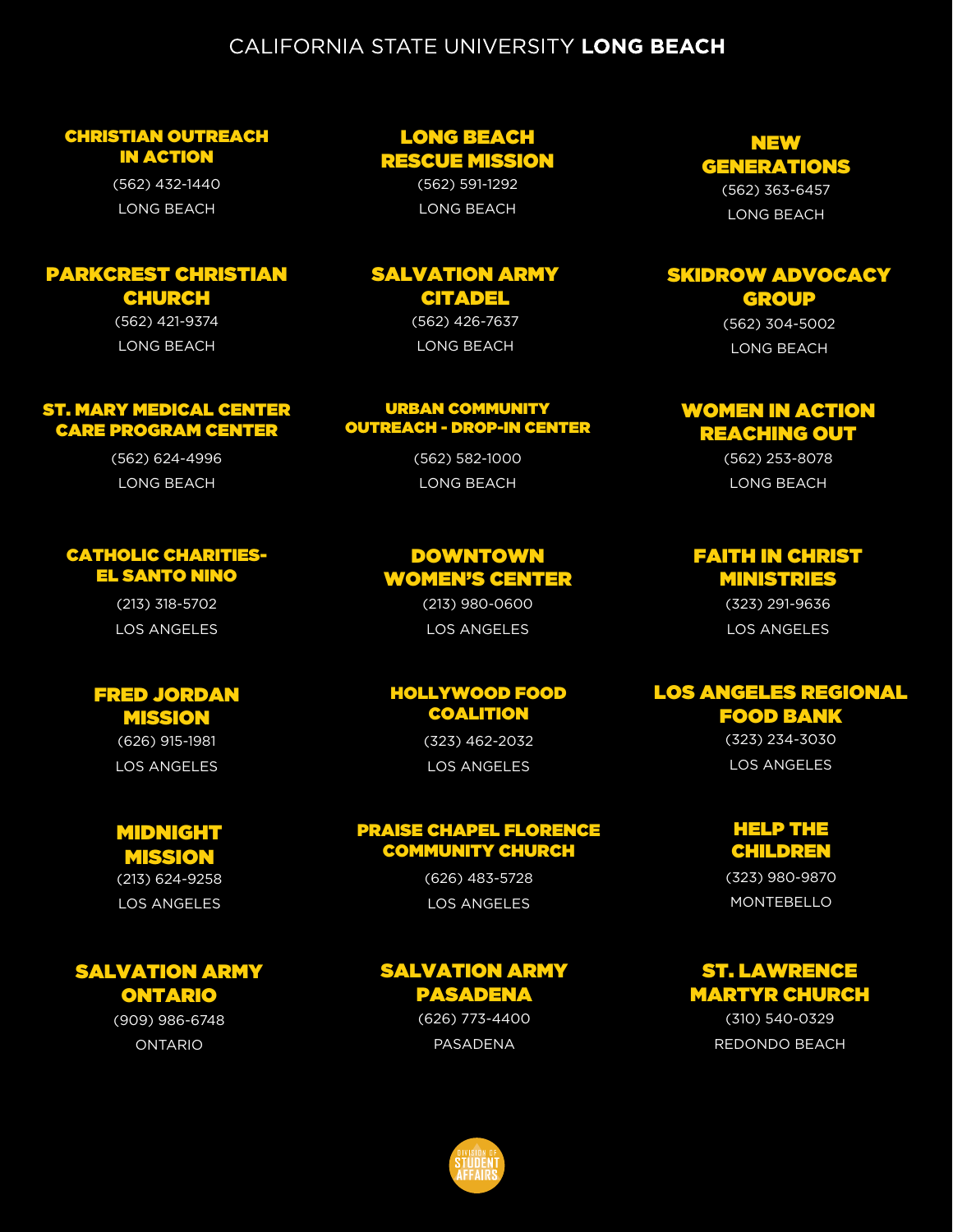#### HELPING HANDS PANTRY

(909) 796-4222 SAN BERNARDINO

#### ANNIE MAE TRIPP SOUTHWEST COMMUNITY CENTER

(714) 547-4073 SANTA ANA

#### SALVATION ARMY

SAN PEDRO

(310) 832-7228 SAN PEDRO

#### SALVATION ARMY SIMI VALLEY

(805) 527-1070 SIMI VALLEY

#### BEACON LIGHT MISSION

(310) 830-7063 WILMINGTON

#### TOBERMAN NEIGHBORHOOD CENTER

(310) 832-1145 x10 SAN PEDRO

#### ST. PETER AND PAUL'S POVERTY PROGRAM

(310) 952-0144 WILMINGTON

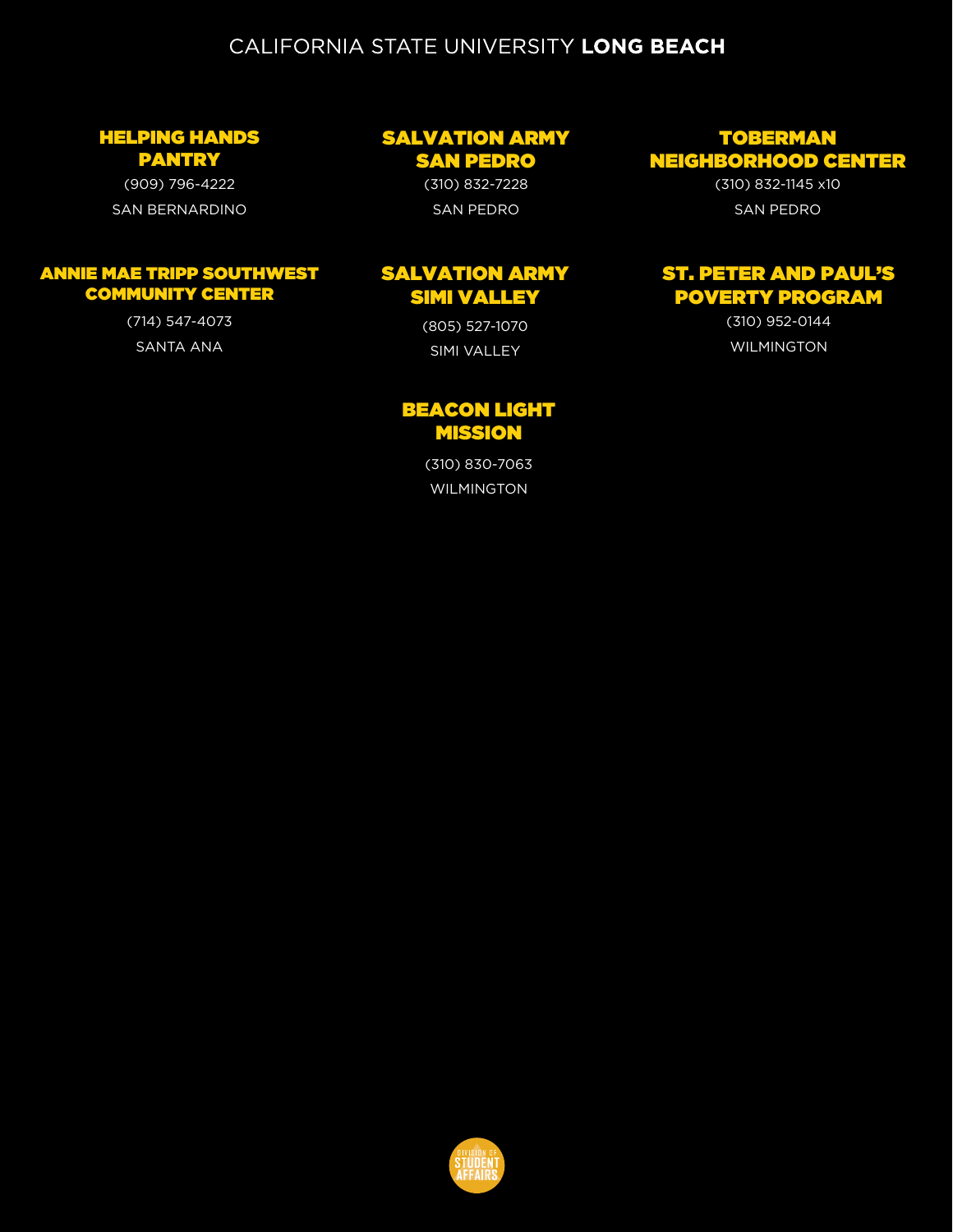

## LOCAL

COUNTY OF RIVERSIDE DEPARTMENT OF [PUBLIC SOCIAL SERVICES](http://dpss.co.riverside.ca.us/)

dpss.co.riverside.ca.us/

#### [LA COUNTY DEPARTMENT](https://dpss.lacounty.gov/)  OF PUBLIC SOCIAL SERVICES

dpss.lacounty.gov

#### [LEGAL AID FOUNDATION OF](https://lafla.org/)  LOS ANGELES

lafla.org/ (800) 399-4529

Free legal assistance, including tenant protections and immigration support

#### [OC LINKS INFORMATION AND REFERRAL LINE](https://www.ochealthinfo.com/bhs/about/nit/oclinks/)

www.ochealthinfo.com/bhs/about/nit/oclinks/

(855) 625-4657

Provides support for anyone seeking information or linkage to any of the Health Care Agency's Behavioral Health Services (mental health, alcohol and drug inpatient and outpatient, crisis programs, and prevention and early intervention services)

#### ORANGE COUNTY [SOCIAL SERVICES AGENCY](https://www.ssa.ocgov.com/)

ssa.ocgov.com/

## STATE

CALIFORNIA [CORONAVIRUS](https://covid19.ca.gov/)  RESPONSE covid19.ca.gov/ Information and resources on numerous topics for various communities in response to COVID-19

#### MEDI-CAL

Click Here

Public health insurance program which provides [needed health care services](https://www.dhcs.ca.gov/services/medi-cal/Pages/default.aspx)  for low-income individuals

#### STATE OF CALIFORNIA [EMPLOYMENT DEVELOPMENT](https://edd.ca.gov/about_edd/coronavirus-2019.htm) DEPARTMENT

Click Here

Unemployment and disability benefits, information about available program and services

#### 2-1-1 CA

www.211ca.org/

2-1-1 is a free [information and referral](https://www.211ca.org/)  service that makes it easy to find food, housing, job training, after-school programs and much more.

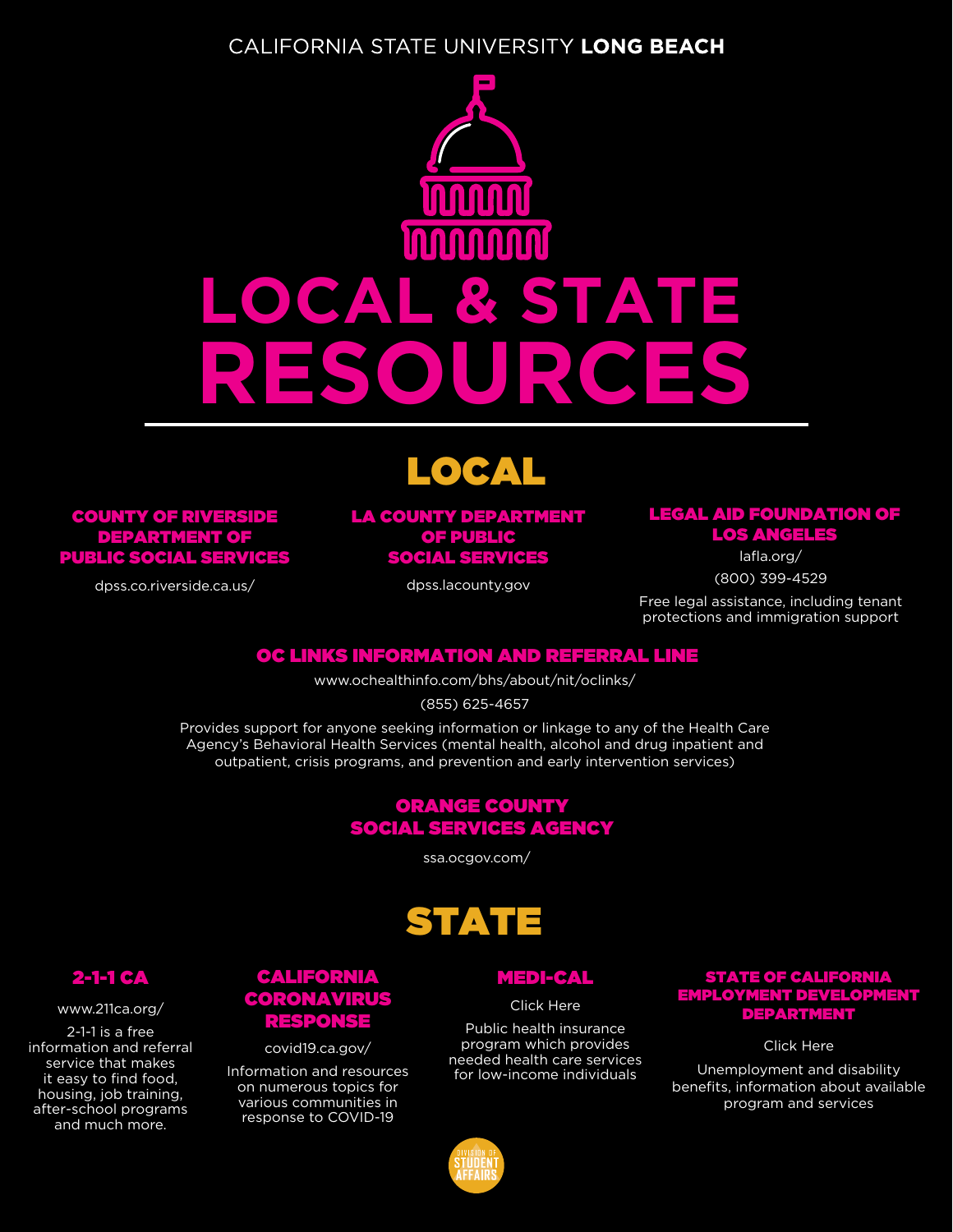

#### IMMIGRANTS RISING

Click Here

I[mmigrants Rising is committe](https://docs.google.com/document/d/1PxLuuH0-hwHXftUXuEi52Q1qWUDegN8_I1L4ulIFwzk/edit)d to serving undocumented communities

#### INFORMED IMMIGRANT

[www.informedimmigrant.com/guides/](https://www.informedimmigrant.com/guides/coronavirus/#) coronavirus/

Dedicated to increasing access to resources and knowledge for the undocumented community

#### ONE FAIR WAGE [EMERGENCY FUND](https://ofwemergencyfund.org/help)

ofwemergencyfund.org/help

Assistance for service workers

#### VIETRISE

www.vietrise.org/immigrantrelieffund/

Immigrant Community Relief Fund will provide cash assistance of \$800 per individual for undocumented and impacted Vietnamese immigrants in Orange County who are experiencing [financial hardship due to the COVID-19](https://vietrise.org/immigrantrelieffund/)  pandemic.

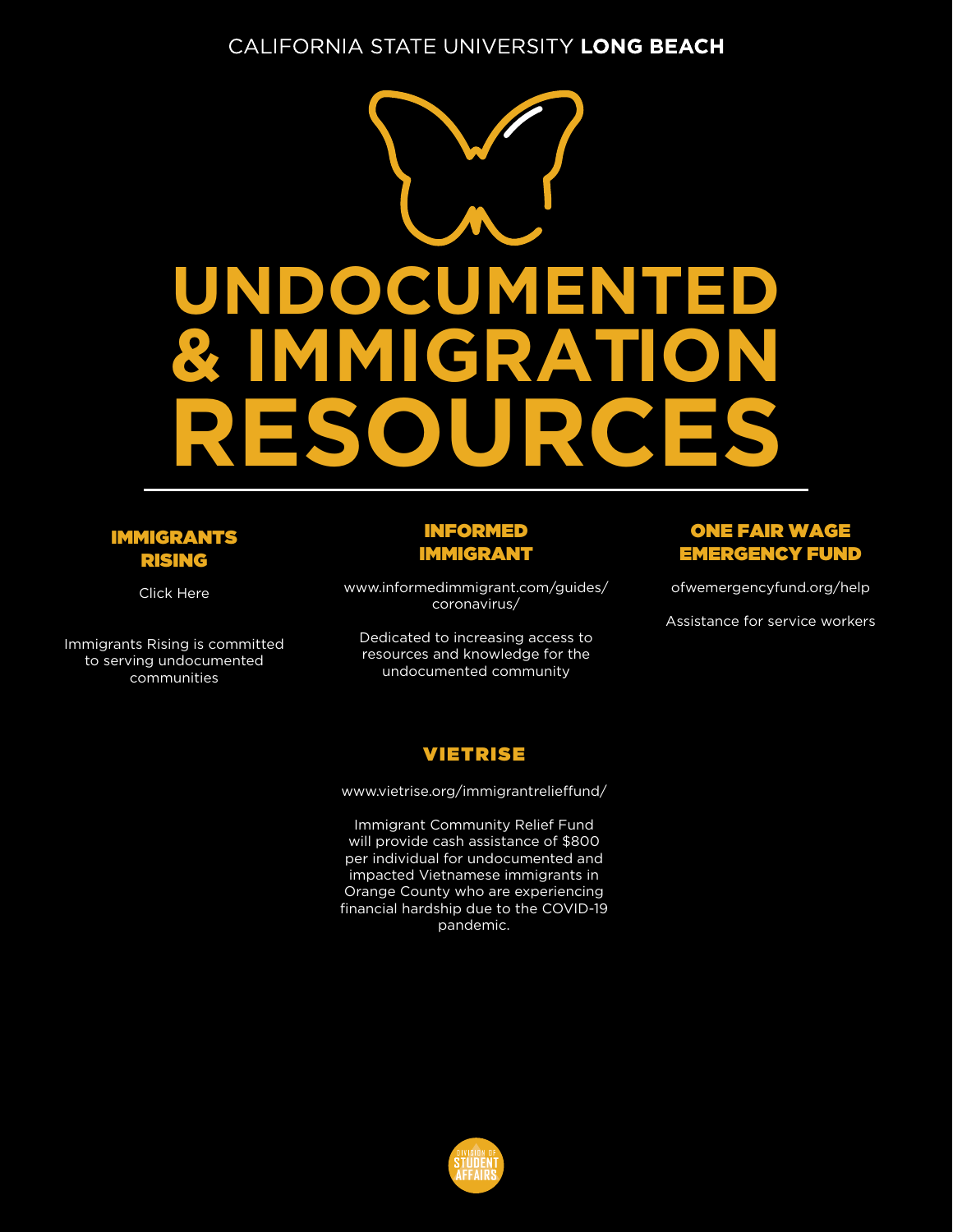

# **LGBTQIA+ ROU**

#### APLA HEALTH

aplahealth.org/

(213) 201-1600

Services [focus on LGBTQ+ in](https://aplahealth.org/)dividuals and low-cost medical care

#### [LOS ANGELES LGBT CENTER](https://lalgbtcenter.org/health-services)  (MULTIPLE LOCATIONS)

lalgbtcenter.org/health-services

The Los Angeles LGBT Center is one of the largest and most experienced providers of LGBT health and mental healthcare

#### POINT OF PRIDE [EMERGENCY FUND](https://pointofpride.org/covid-19-emergency-fund/)

www.pointofpride.org/ covid-19-emergency-fund/

Point of Pride has established the COVID-19 Emergency Fund to offset the unexpected costs and hardships that have impacted our trans community in response to the COVID-19 crisis.

#### THE TREVOR PROJECT

[www.thetrevorproject.org/get-help-now/](https://www.thetrevorproject.org/get-help-now/)

(866) 488-7386

Mental health, counseling, peer support, and crisis services available 24/7



#### [THE LGBTQ CENTER O](https://www.centerlb.org/)F LONG BEACH

www.centerlb.org/

(562) 434-4455

Provides health, mental health, legal, and educational services

#### [TRANSLIFELINE](https://translifeline.org/)

www.translifeline.org

(877) 565-8860

Connects trans people to the community, support, and resources

#### [LGBT NATIONAL](https://www.glbthotline.org/hotline.html) HOTLINE

www.glbthotline.org/hotline

(888) 843-4564

A safe space that is anonymous and confidential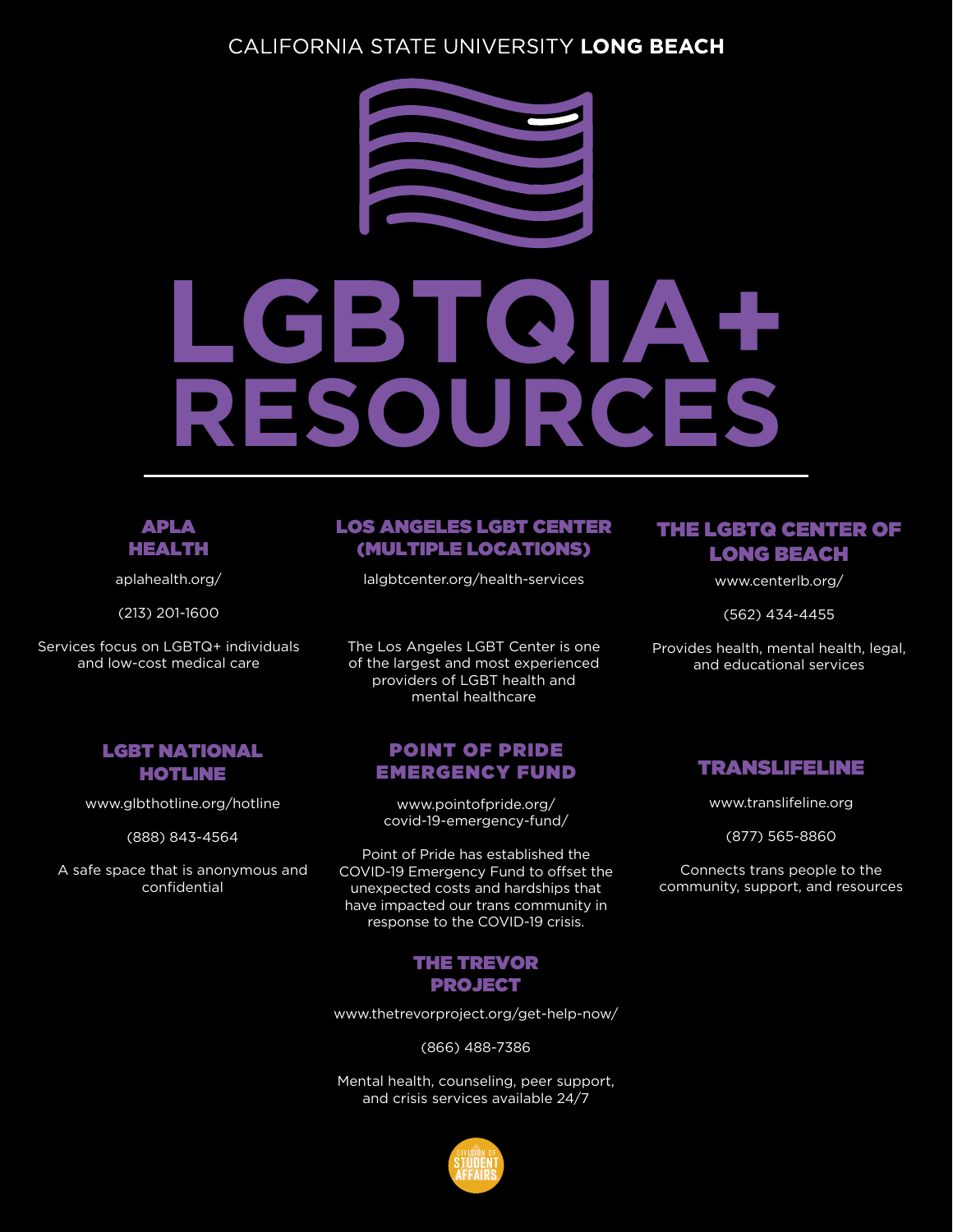

#### **GENERAL RESOURCES**

#### CHILDREN'S HOME SOCIETY

CLICK HERE

[LONG BEACH | ORANGE COUNTY](https://www.chs-ca.org/for-families/child-care-database) SUTTER/YUBA | YOLO

#### [CHILD CARE](https://www.childcareaware.org/resources/ccrr-search-form/) AWARE

CLICK HERE

#### [CHILD CARE RESOURCE &](https://www.ccrcca.org/parents/finding-child-care)  REFERRAL SERVICE

CLICK HERE N. LOS ANGELES | SAN BERNARDINO

#### [CONNECTIONS FOR](https://www.connectionsforchildren.org/families/child_care_referrals.html) CHILDREN

CLICK HERE WEST LA

#### [KERN COUNTY](https://kern.org/cccc/for-parents/child-care-referral-system/)

CLICK HERE BAKERSFIELD

#### [MEXICAN AMERICAN](http://www.maof.org/resource-referral/)  **OPPORTUNITY** FOUNDATION CLICK HERE

DOWNEY

#### [OPTIONS FOR](https://www.optionsforlearning.org/apps/pages/index.jsp?uREC_ID=311527&type=d&pREC_ID=718707) LEARNING

CLICK HERE LOS ANGELES

#### [PALS \(PARK ALTERNATIVE](https://apm.activecommunities.com/lakewoodecatalog/Home)  LEARNING SITES)

www.lakewoodcity.org/eCatalog (562) 866-9771 x2408 LAKEWOOD

#### [PATHWAYS](https://pathwaysla.org/contact/)

CLICK HERE LOS ANGELES